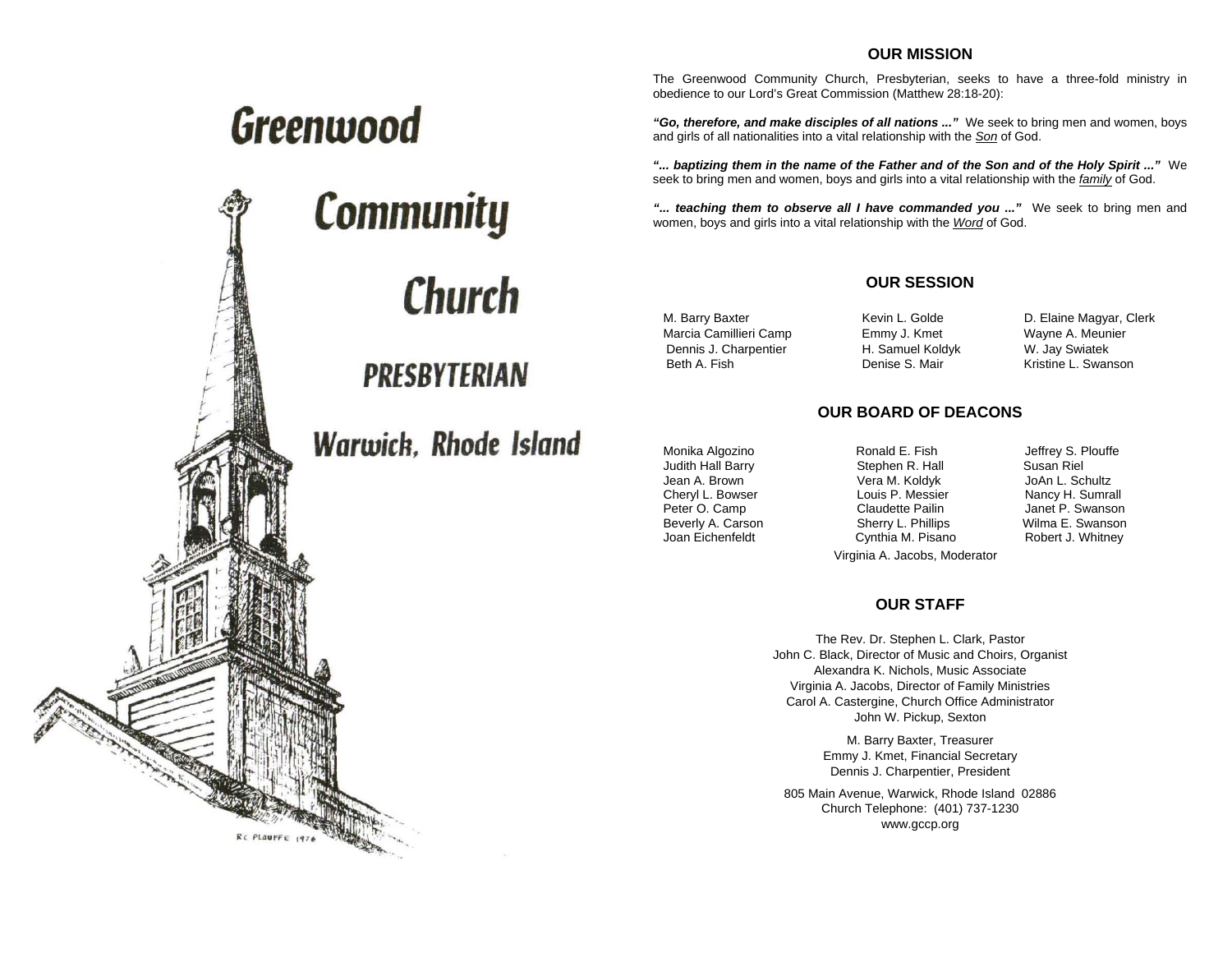### **The Seventh Sunday of Easter YOUTH SUNDAY; MEMORIAL DAY WEEKENDMorning Worship 10:00 a.m.**

#### **May 29, 2022**

*Almighty God, our Lord Jesus Christ told us to become as little children. Grant us a child's innocence, that we may be numbered with the pure in heart; a child's wonder, that the beauty of the world may be to us forever new; a child's forgiveness, that we may forget slights and unfairness as a child forgets; a child's obedience, that as a child obeys a father, we may obey You; a child's trust, that as a child trusts a parent for all things, we may commit our lives in trust to You. Grant that we may be more conformed to the image of Your only begotten Child, Jesus Christ our Lord, in Whose name we pray, Amen*.

*Adapted from "Prayer for Innocent's Day," William Barclay (1907-1978)* 

| <b>PRELUDE</b>          | <b>Blessed Assurance</b><br>Alexandra Nichols, Violin   | arr. D. Funderburk |
|-------------------------|---------------------------------------------------------|--------------------|
|                         | <b>Battle Hymn of the Republic</b><br>John Black, Piano | arr. Mark Hayes    |
| <b>*CALL TO WORSHIP</b> |                                                         | Psalm 100: 2,4,5   |

- Let us serve the Lord with gladness, let us come into His presence with singing.
- LET US ENTER HIS GATES WITH THANKSGIVING, AND GO INTO HIS COURTS WITH PRAISE.

Bless His name, for the Lord is good!

HIS STEADFAST LOVE ENDURES FOREVER, HIS FAITHFULNESS TO ALL GENERATIONS.

**\*HYMN** *Eternal Father, Strong to Save* 

#### **PRAYER OF CONFESSION** *(first silently, then in unison)*

FORGIVE THEM ALL, O LORD: OUR SINS OF OMMISSION AND OUR SINS OF COMMISSION; THE SINS OF OUR YOUTH AND THE SINS OF OUR RIPER YEARS; THE SINS OF OUR SOULS AND THE SINS OF OUR BODIES; OUR SECRET AND OUR MORE OPEN SINS; OUR SINS OF IGNORANCE AND SURPRISE, AND OUR MORE DELIBERATE AND PRESUMPTUOUS SINS; THE SINS WE HAVE DONE TO PLEASE OURSELVES AND THE SINS WE HAVE DONE TO PLEASE OTHERS; THE SINS WE KNOW AND REMEMBER, AND THE SINS WE HAVE FORGOTTEN; THE SINS WE STRIVE TO HIDE FROM OTHERS, AND THE SINS BY WHICH WE HAVE MADE OTHERS OFFEND. FORGIVE THEM, O LORD, FORGIVE THEM ALL FOR HIS SAKE, WHO DIED FOR OUR SINS AND ROSE FOR OUR JUSTIFICATION, AND NOW STANDS AT THY RIGHT HAND TO MAKE INTERCESSION FOR US, JESUS CHRIST OUR LORD, AMEN. *A prayer of John Wesley, 1703-1791* 

#### **ASSURANCE OF PARDON**

#### **\*GLORIA PATRI**

*Glory be to the Father, and to the Son and to the Holy Ghost. As it was in the beginning, is now, and ever shall be, World without end. Amen, amen.* 

| <b>PSALTER</b>            | Psalm 150                                                   |  |                     |  |
|---------------------------|-------------------------------------------------------------|--|---------------------|--|
| <b>ANTHEM</b>             | The Lord's Prayer<br><b>Youth Choir</b>                     |  | Marie-Jo Thum       |  |
| <b>SCRIPTURE READINGS</b> | II Timothy $3:10-17$<br>Romans 8:12-17                      |  |                     |  |
| TESTIMONIAL               |                                                             |  | Mandy-Lynn Phillips |  |
| *CHORUSES                 | <b>What A Beautiful Name</b><br>Jesus, Name Above All Names |  |                     |  |
| <b>SERMON</b>             | <b>GAINING WEIGHT</b>                                       |  |                     |  |
|                           |                                                             |  |                     |  |

#### **\*AFFIRMATION OF FAITH**

*The Apostles' Creed* 

I BELIEVE IN GOD THE FATHER ALMIGHTY, MAKER OF HEAVEN AND EARTH, AND IN JESUS CHRIST HIS ONLY SON OUR LORD; WHO WAS CONCEIVED BY THE HOLY GHOST, BORN OF THE VIRGIN MARY, SUFFERED UNDER PONTIUS PILATE, WAS CRUCIFIED, DEAD, AND BURIED. HE DESCENDED INTO HELL. THE THIRD DAY HE ROSE AGAIN FROM THE DEAD; HE ASCENDED INTO HEAVEN, AND SITTETH ON THE RIGHT HAND OF GOD THE FATHER ALMIGHTY; FROM THENCE HE SHALL COME TO JUDGE THE QUICK AND THE DEAD. I BELIEVE IN THE HOLY GHOST; THE HOLY CATHOLIC CHURCH; THE COMMUNION OF SAINTS; THE FORGIVENESS OF SINS; THE RESURRECTION OF THE BODY; AND THE LIFE EVERLASTING. AMEN

#### **INTERCESSORY PRAYERS**

*The Lord's Prayer* 

#### **OFFERING**

| Offertory<br>*Doxology | Lani Smith<br>O, For A Thousand Tongues to Sing                                                                                                                |  |
|------------------------|----------------------------------------------------------------------------------------------------------------------------------------------------------------|--|
|                        | Praise God from Whom all blessings flow;<br>Praise Him, all creatures here below;<br>Praise Him above, ye heavenly host:<br>Praise Father, Son and Holy Ghost. |  |
| *Prayer of Dedication  |                                                                                                                                                                |  |
| *HYMN                  | All Things Bright and Beautiful                                                                                                                                |  |
| *BENEDICTION           |                                                                                                                                                                |  |
| <b>POSTLUDE</b>        | <b>Fanfare for the Common Man</b><br>Aaron Copland<br>John Black, Organ; Jaimeson Jacobs, Timpani                                                              |  |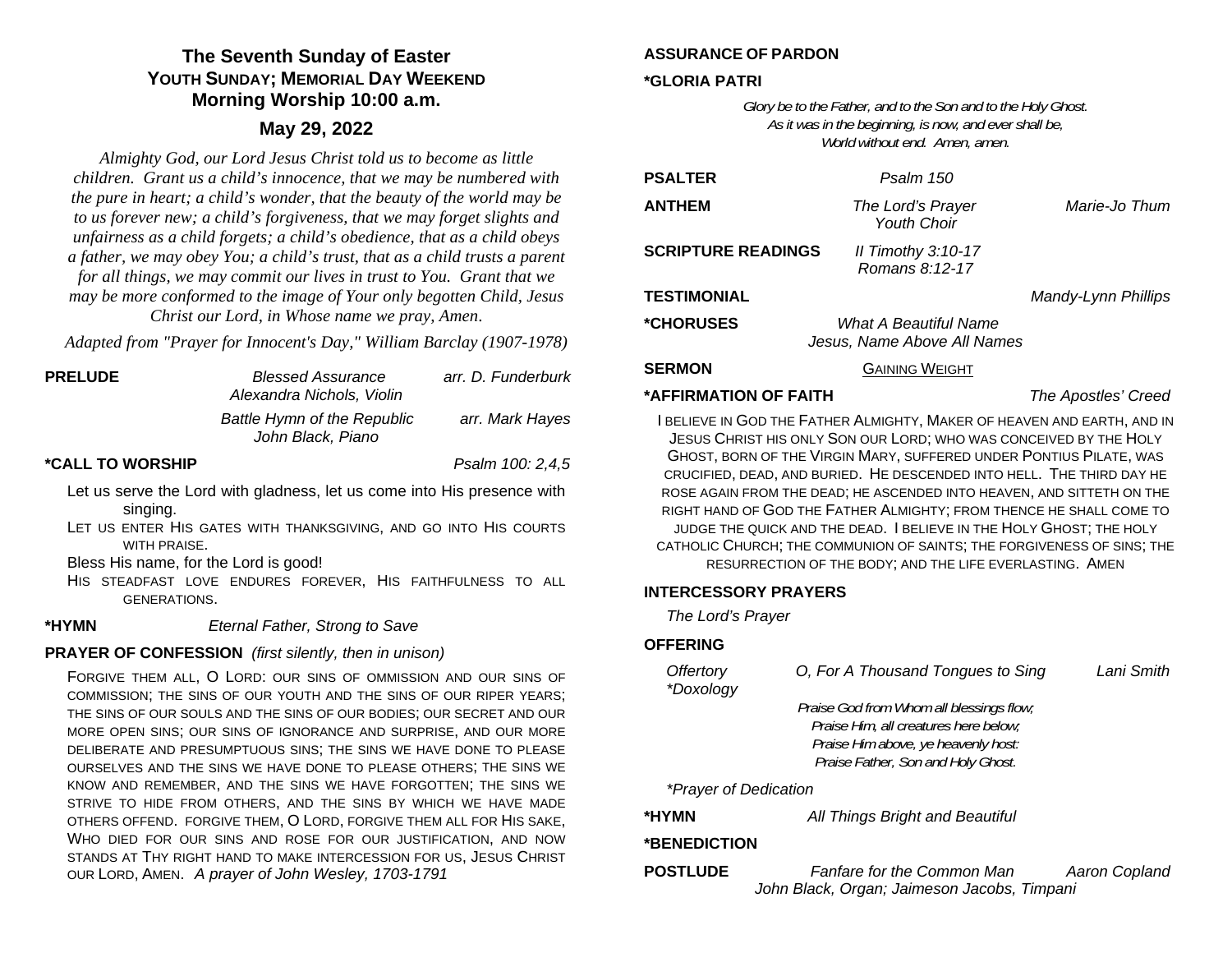

## Psalm 150

Praise the Lord.

PRAISE GOD IN HIS SANCTUARY; PRAISE HIM IN HIS MIGHTY HEAVENS.

Praise Him for His acts of power; praise Him for His surpassing greatness.

PRAISE HIM WITH THE SOUNDING OF THE TRUMPET, PRAISE HIM WITH THE HARP AND LYRE,

Praise Him with timbrel and dancing, praise Him with the strings and flute,

PRAISE HIM WITH THE CLASH OF CYMBALS, PRAISE HIM WITH RESOUNDING CYMBALS.

Let everything that has breath praise the Lord.

PRAISE THE LORD.

## Romans 8:12-17

Therefore, brothers, we have an obligation — but it is not to the sinful nature, to live according to it. For if you live according to the flesh, you will die; but if by the Spirit you put to death the misdeeds of the body, you will live. For those who are led by the Spirit of God are the children of God. For you did not receive a spirit that makes you a slave again to fear, but you received the Spirit of sonship. And by Him we cry, "Abba, Father." The Spirit Himself testifies with our spirit that we are God's children. Now if we are children, then we are heirs — heirs of God and co-heirs with Christ, if indeed we share in His sufferings in order that we may also share in His glory.

## II Timothy 3:10-17

You, however, know all about my teaching, my way of life, my purpose, faith, patience, love, endurance, persecutions, sufferings — what kinds of things happened to me in Antioch, Iconium and Lystra, the persecutions I endured. Yet the Lord rescued me from all of them. In fact, everyone who wants to live a godly life in Christ Jesus will be persecuted, while evildoers and impostors will go from bad to worse, deceiving and being deceived. But as for you, continue in what you have learned and have become convinced of, because you know those from whom you learned it, and how from infancy you have known the holy Scriptures, which are able to make you wise for salvation through faith in Christ Jesus. All Scripture is Godbreathed and is useful for teaching, rebuking, correcting and training in righteousness, so that the servant of God may be thoroughly equipped for every good work.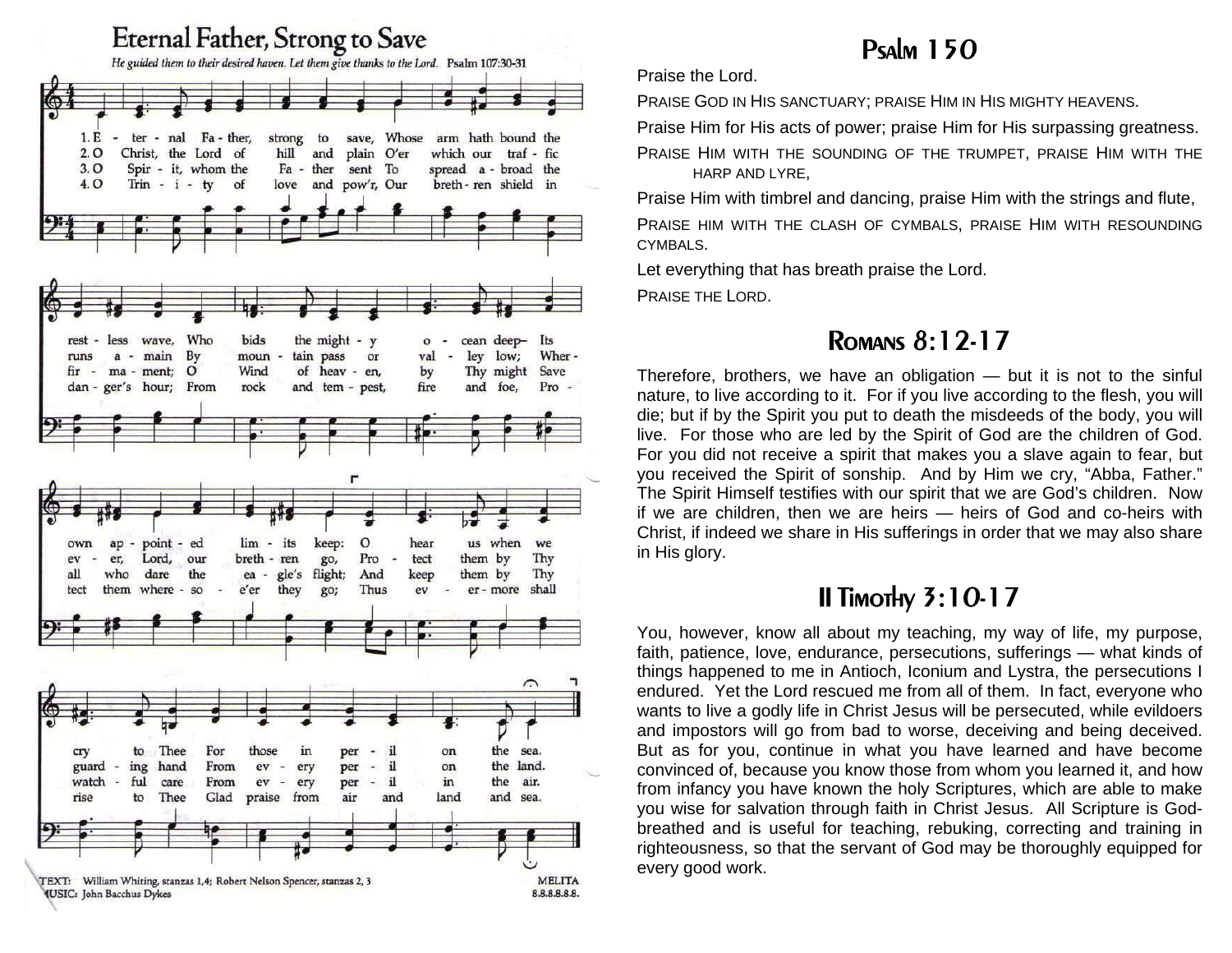## What A Beautiful Name

*Words and Music by Ben Fielding & Brooke Ligertwood* 

You were the Word at the beginning, one with God the Lord Most High, Your hidden glory in creation now revealed in You, our Christ. What a beautiful Name it is, what a beautiful Name it is, The Name of Jesus Christ my King. What a beautiful Name it is, nothing compares to this, What a beautiful Name it is, the Name of Jesus.

You didn't want heaven without us, so Jesus, You brought heaven down. My sin was great, Your love was greater; what could separate us now? What a wonderful Name it is, what a wonderful Name it is, The Name of Jesus Christ my King. What a wonderful Name it is, nothing compares to this, What a wonderful Name it is, the Name of Jesus. What a wonderful Name it is, the Name of Jesus

\*\*\*

*Death could not hold You, the veil tore before You, You silenced the boast of sin and grave. The Heavens are roaring the praise of Your glory For You are raised to life again You have no rival, You have no equal, Now and forever, God You reign! Yours is the kingdom, Yours is the glory, Yours is the Name above all names.* 

*What a powerful Name it is, what a powerful Name it is, The Name of Jesus Christ my King. What a powerful Name it is, nothing can stand against What a powerful Name it is, the Name of Jesus. You have no rival, You have no equal, Now and forever, God You reign. Yours is the kingdom, Yours is the glory, Yours is the Name above all names.* 

*What a powerful Name it is, what a powerful Name it is, The Name of Jesus Christ my King. What a powerful Name it is, nothing can stand against What a powerful Name it is, the Name of Jesus. What a powerful Name it is, the Name of Jesus. What a powerful Name it is, The Name of Jesus!*